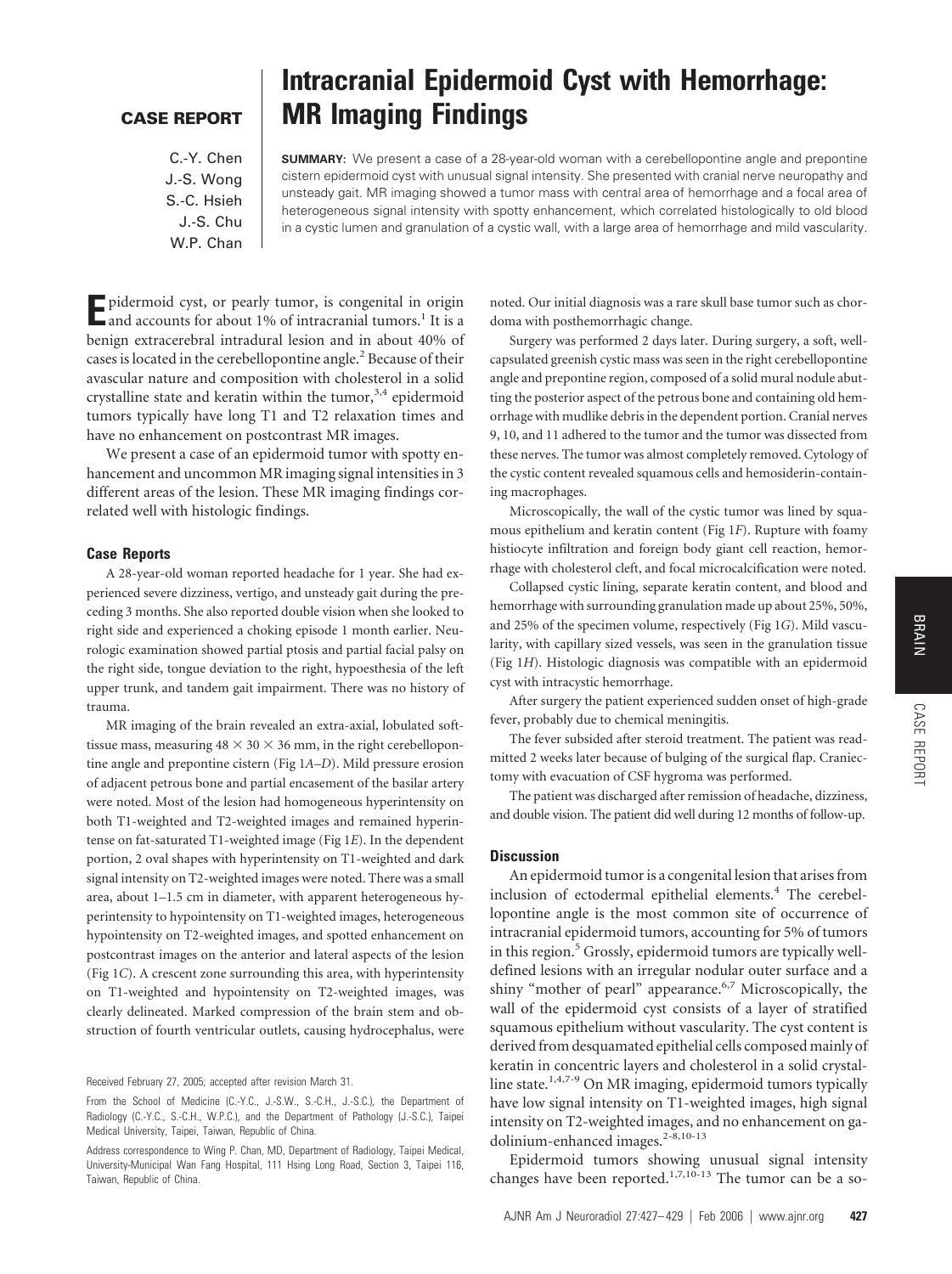









called white epidermoid with short T1 values and fatty attenuation on CT, characterized surgically as being cystic and having a high lipid content comprising mixed triglycerides containing unsaturated fatty acid residues, and no cholesterol.<sup>11</sup> It can show hyperintensity on T1- and T2-weighted MR

**Fig 1.** A 28-year-old woman with posthemorrhagic epidermoid tumor.

*A,* Axial T1 noncontrast-weighted fast spin-echo MR image (1823.5 milliseconds/7.4 milliseconds /2/750 milliseconds [TR/TE/excitation/TI]) shows a well-defined hyperintense extra-axial mass in the prepontine area and right cerebellopontine angle. Homogeneous hyperintensity is noted in most parts of the lesion. There is a focal area of heterogeneous intensity in the anterolateral aspect with hypointensity at the middle (*arrow*) and a crescent hyperintense portion at the periphery (*small arrows*). There are 2 oval shapes with hyperintensity in the dependent part of the lesion (*arrowheads*).

*B,* Axial T2-weighted fast spin-echo MR image (3500 milliseconds/86 milliseconds/2 [TR/TE/excitations]) shows the hyperintense lesion has a CSF equivalent signal intensity along with focal areas of heterogeneous hypointensity and 2 areas of homogenous hypointense signal intensity (*arrowheads*).

*C,* Axial fluid-attenuated inversion recovery MR image (8402 milliseconds/135 milliseconds/0.5/2100 milliseconds [TR/TE/excitation/TI]) shows no signal intensity drop in the lesion, and a clear border between the mass and CSF space is seen because the water signal intensity has been suppressed.

*D,* Axial contrast-enhanced T1-weighted fast spin-echo MR imaging image (450 milliseconds/9 milliseconds/2 [TR/TE/ excitation]) of the same level shows faint enhancement (*arrows*) of the anterior nodule (compare with panel *A*).

*E,* On coronal T1-weighted, fat-suppressed contrast-enhanced MR imaging image, the hyperintensity within the lesion is not suppressed. Hydrocephalus with bilateral temporal horn dilation is noted.

*F,* Photomicrograph of the lesion specimen. The cyst is lined by keratinizing squamous epithelium and filled with lamellated keratinous debris. (hematoxylin-eosin [[H&E] stain; original magnification  $\times$ 100).

*G,* Photomicrograph of the lesion specimen. Hemorrhage (*H*) with surrounding granulation tissue (*G*) made up about 25% of the specimen volume. (H&E stain; original magni $f$ ication  $\times$ 100).

*H,* Photomicrograph of the lesion specimen. Mild vascularity, with capillary sized vessels, was seen in the granulation tissue. (H&E stain; original magnification  $\times$ 200).

images, caused by a semiliquid cystic content with high protein concentration.<sup>7</sup> It also can have high signal intensity on T1-weighted and low signal intensity on T2-weighted images, caused by even thicker toffee-like content with a combination of high protein content and high viscosity, which is similar to that described in chronically inspissated sinonasal secretions.<sup>13</sup> An epidermoid tumor can show low signal intensity on both T1- and T2-weighted images, with an usual composition of epithelial debris, crystals of cholesterol, and keratin.<sup>12</sup>

In our case, intracystic hemorrhage caused a high signal intensity on both T1- and T2-weighted images because of

the paramagnetic effect of heme iron (Fe3) in methemoglobin and other hemoglobin breakdown products. The focal thickening of the cyst wall as a mural nodule on the anterolateral aspect had an irregular thick rim of high to low signal intensity on T1- and T2-weighted images and a core area of low signal